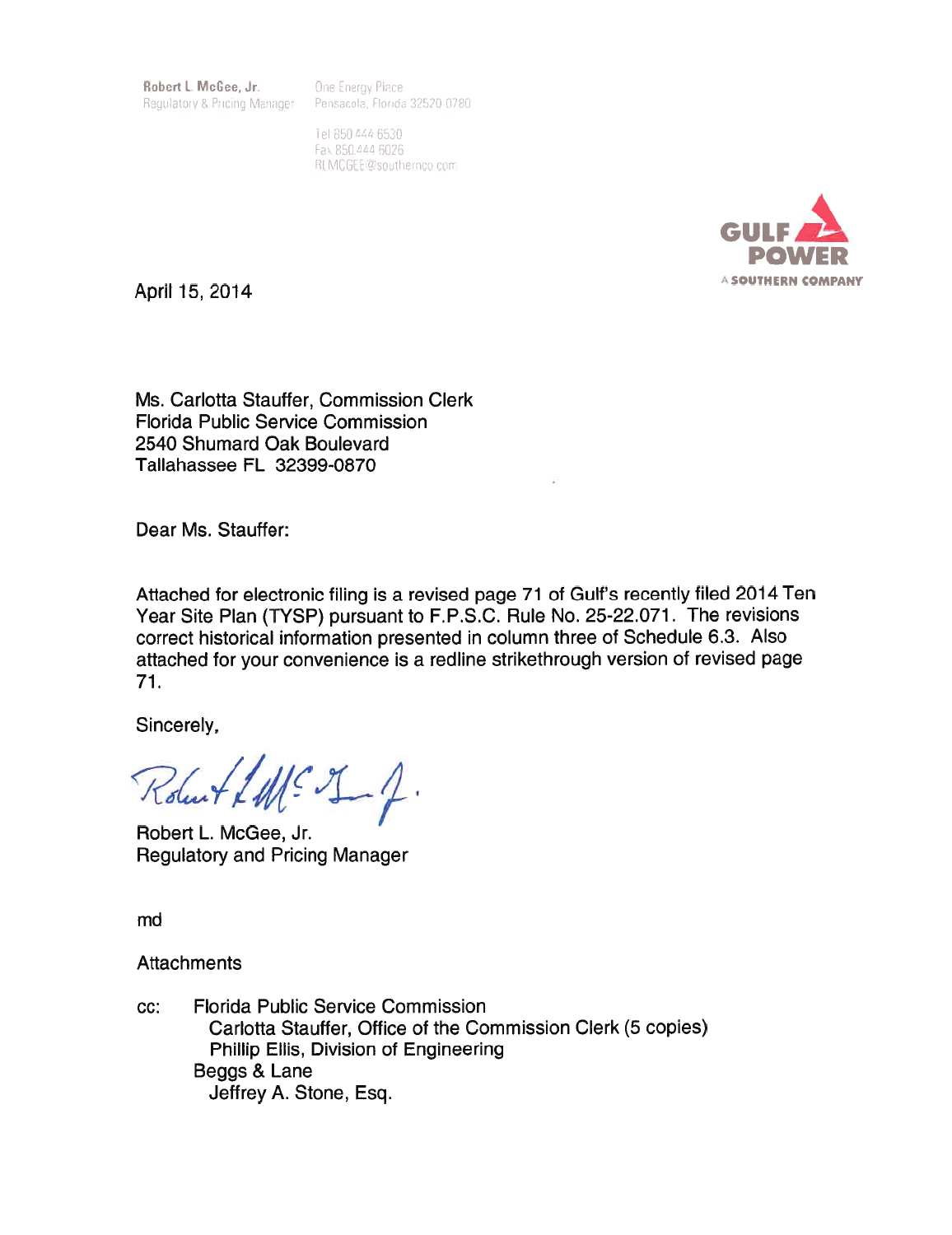Revised April 15, 2014 **Revised April 15, 2014**

## **GULF POWER COMPANY GULF POWER COMPANY**

## Schedule 6.3<br>Renewable Energy Sources Renewable Energy Sources Schedule 6.3

| (13)                                   | 2023                         | 4.5                               | 37,080            | 37,080                                    | sia<br>Sio<br>Sio          |                   |               | 8<br>varies                                            |
|----------------------------------------|------------------------------|-----------------------------------|-------------------|-------------------------------------------|----------------------------|-------------------|---------------|--------------------------------------------------------|
| (12)                                   | 2022                         | 4.5                               | 37,080            | 37,080                                    | a ma<br>O O O              |                   |               | 89<br>varies                                           |
| (11)                                   | 2021                         | 4.5                               | 37,080            | 37,080                                    | s<br>coco                  |                   |               | 68<br>varies                                           |
| (10)                                   | 2020                         | 4.5                               | 37,184            | 37,184                                    | a ma<br>O O O              |                   |               | 89<br>varies                                           |
| ම                                      | 2019                         | 4.5                               | 37,080            | 37,080                                    | a ma<br>O O O              |                   |               | 89<br>varies                                           |
| @                                      | 2018                         | 4.5                               | 37,080<br>$\circ$ | 37,080                                    | s<br>coo<br>coo            |                   |               | 89<br>varies                                           |
| E                                      | 2017                         | 4.5                               | 37,080            | 37,080                                    | 2<br>0<br>0<br>0<br>0<br>0 |                   |               | 8<br>varies                                            |
| ම                                      | 2016                         | 4.5                               | 37,184            | 37,184                                    | a m<br>O O O<br>O O        |                   |               | 89<br>varies                                           |
| ම                                      | 2015                         | 4.5                               | 31,952            | 31,952                                    | a ma<br>O O O              |                   |               | 89<br>varies                                           |
| E                                      | 2014                         | .<br>ನ                            | 24,720<br>42,220  | 66,940                                    |                            | 1<br>0 0 0<br>0 0 |               | 89<br>varies                                           |
| ≌<br>Actual<br>$\widehat{\mathcal{C}}$ | 2013                         | 3.0                               | 23,404            |                                           | 0<br>0 0 0<br>0 0          |                   |               | 8<br>varies                                            |
| $\widehat{\Omega}$                     |                              | Perdido MW                        | Perdido MWh       | Bay County MWh 41,392<br>Total MWh 64,796 | % of Capacity Mix          | % of NEL          | % of Fuel Mix | MWh(B)<br>$\geq$                                       |
|                                        | Renewable Energy Sources (A) | (1) Renewable Generating Capacity |                   |                                           |                            |                   |               | (2) Self-Service Generation By<br>Renewable Generation |

(A) Owned and/or Purchased by Gulf.

71

(A) Owned and/or Purchased by Gulf.<br>(B) Energy produced by these customers' generators varies depending on demand for their product. (B) Energy produced by these customers' generators varies depending on demand for their product.